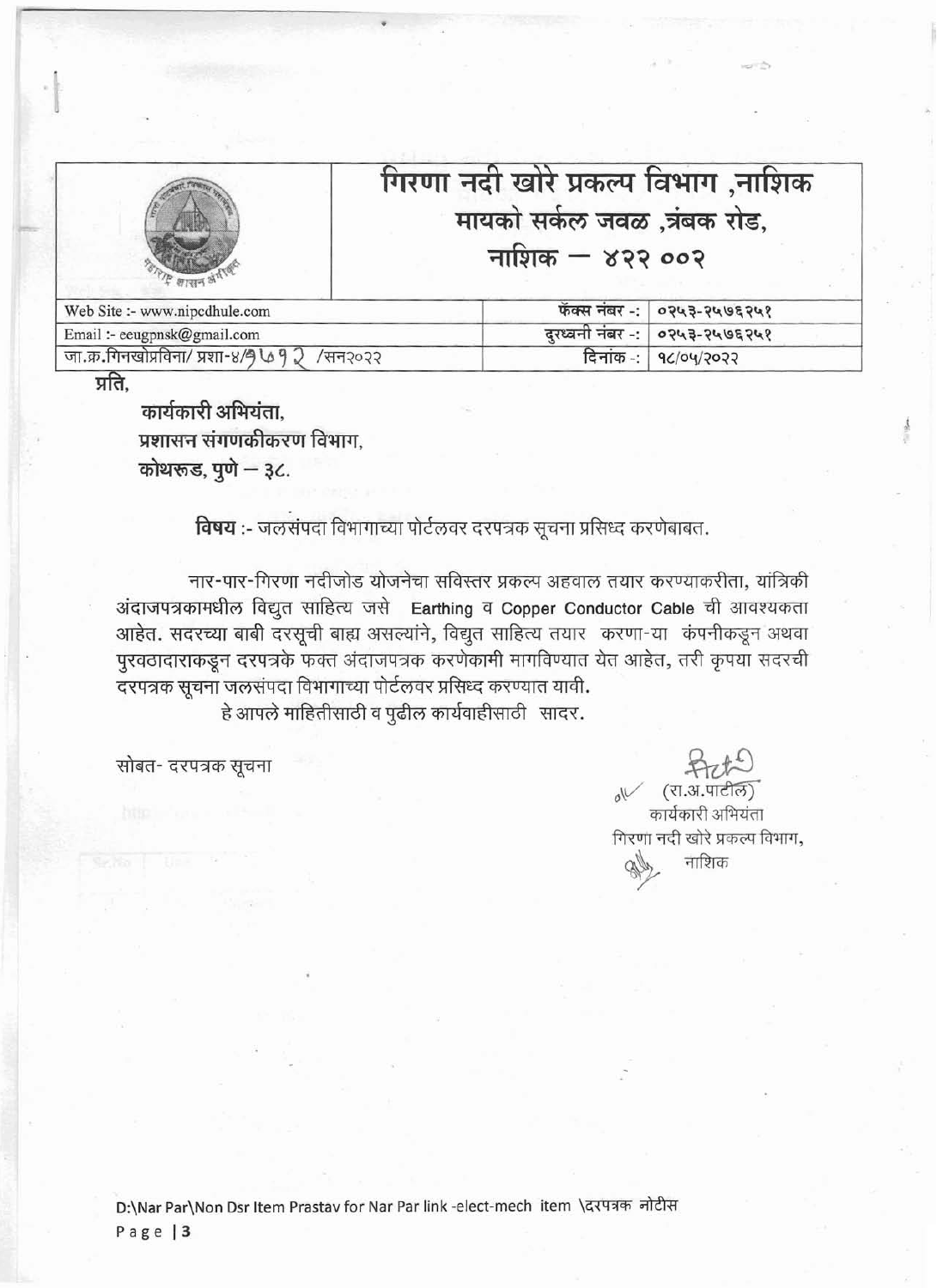|                               | गिरणा नदी खोरे प्रकल्प विभाग ,नाशिक<br>मायको सर्कल जवळ ,त्रंबक रोड,<br>नाशिक $-$ ४२२ ००२ |              |
|-------------------------------|------------------------------------------------------------------------------------------|--------------|
|                               |                                                                                          |              |
| Web Site :- www.nipcdhule.com | फॅक्स नंबर -:                                                                            | ०२५३-२५७६२५१ |
| Email :- eeugpnsk@gmail.com   | दुरध्वनी नंबर -:                                                                         | ०२५३-२५७६२५१ |

## दरपत्रक सूचना (अंदाजपत्रकाकरीता)

- कार्यकारी अभियंता, गिरणा नदी खेारे प्रकल्प विभाग, मायको सर्कल, नाशिक-२, हे नार-पार-गिरणा वळण योजनेकरीता प्रस्तावित असलेल्या ९ धरणांमधून व २ सम्प मधून पाणी उचलण्यासाठी योग्य<br>त्या अश्वशक्तिचे Submerged centrifugal Pump-Vertically Mounted with motor प्रत्येक धरणस्थळी त्या अश्वशक्तिचे Submerged centrifugal Pump-Vertically Mounted with motor प्रत्येक धरणस्थळी<br>बसविण्याचे प्रस्तावित आहे. याकरीता Earthing व Copper Conductor Cable ची आवश्यकता आहेत. TT3mlMmmd,~\*m गिरणा वळण योजनेकरीता<br>त्या अश्वशक्तिचे Submerg<br>बसविण्याचे प्रस्तावित आहे.<br>सदरच्या बाबी दरसूची ब<br>पुरवठादाराकडून दरपत्रके<br>येणा-या पंपांची संख्या विचा करणा-या कंपनीकडून अथवा पुरवठादाराकडून दरपत्रके मागविण्यात येत आहेत. Earthing चे दर हे प्रत्येक धरणांवर बसविण्यात येणा-या पंपांची संख्या विचारात घेऊन प्रत्येक धरणासाठी स्वतंत्र दर देणे आवश्यक आहे. तसेच Copper यणा-या पंपाचा संख्या विचारात घऊन प्रत्यक धरणासाठा स्वतंत्र दर दण आवश्यक आहे. तसचे Copper<br>Conductor Cable चा दर प्रती मीटर लांबीसाठी देणे आवश्यक आहे. तरी या कामासंबंधीत विद्युत Conductor Cable चा दर प्रती मीटर लांबीसाठी देणे आवश्यक आहे. तरी या कामासंबंधीत विद्युत<br>साहित्य तयार करणा-या कारखानदारांनी किंवा पुरवठादारांनी दराची तपशीलवार दरपत्रके सिलबंद<br>लखोट्यात या कार्यालयात दि. २६.०५.२०२२ रोजी १७ किंवा हस्ते पोहच करावीत, सदरचे दर हे अंदाजपत्रक तयार करण्याकरीताच आवश्यक आहेत. *5355* 3W!lT Quotation of Earthing & Copper Conductor Cable for Nar-Par-Girna River Link Project Tal. Surgana, Dist. Nashik असे लिहिलेले असावे. याबाबतचा सविस्तर तपशिल खालील वेबसाईटवर उपलब्ध आहे.

http://wrd.maharashtra.gov.in

| Sr.No | Unit        | Description of Work                                                                                                                                                                                                                                                            | Rate |
|-------|-------------|--------------------------------------------------------------------------------------------------------------------------------------------------------------------------------------------------------------------------------------------------------------------------------|------|
|       | Rmt.        | Supply, installation & testing 1.5 sqmm x 30 core1.1 Kv Pvc Ins. Copper<br><b>Conductor Cable.</b>                                                                                                                                                                             |      |
| 2.    | One<br>Unit | Providing, installing at site of works earthing comprising of adequate No.<br>of earth station, earth bars & individual double earthing to all<br>electrical equipment conforming to the detailed specification as per D.T.P.<br>1) Umbarpada Project :- No. of Pumps = 3 Nos. |      |
|       |             | 2) Sarnyaawan Project :- No. of Pumps = 6 Nos.                                                                                                                                                                                                                                 |      |
|       |             | 3) Pratapgad Project :- No. of Pumps = 5 Nos.                                                                                                                                                                                                                                  |      |
|       |             | 4) Rakshasbhuvan Project :- No. of Pumps = 4 Nos.                                                                                                                                                                                                                              |      |
|       |             | 5) Milan Project :- No. of Pumps = 7 Nos.                                                                                                                                                                                                                                      |      |
|       |             | 6) Ghodi Project :- No. of Pumps = 10 Nos.                                                                                                                                                                                                                                     |      |

**D:\Nar Par\Non Dsr Item Prastav** for Nar Par link -elect-mech item **\दरपत्रक** नोटीस

Page | 1